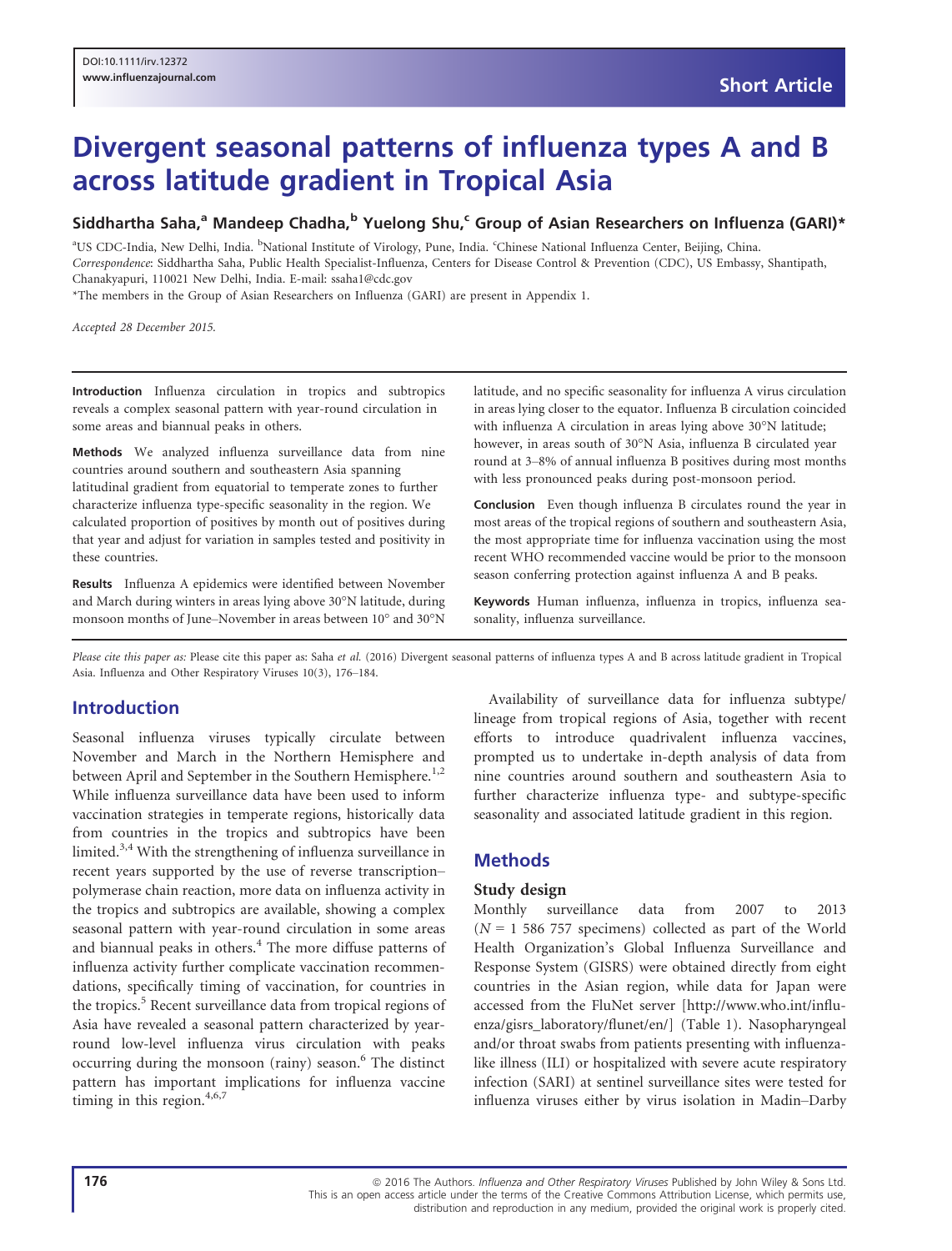|                                                  | <b>Total samples</b>                    |                                 |                             | Influenza A        |                               |                                                                                                        |          | Influenza B               |                               |                                                   |                |
|--------------------------------------------------|-----------------------------------------|---------------------------------|-----------------------------|--------------------|-------------------------------|--------------------------------------------------------------------------------------------------------|----------|---------------------------|-------------------------------|---------------------------------------------------|----------------|
| Country/<br>Regions                              | Specimens<br>tested (#)                 | Influenza<br>positive<br>$(\#)$ | Positivity<br>Sample<br>(%) | Positive<br>$(\#)$ | Proportion<br>Positive<br>(%) | Epidemic months*                                                                                       | Season   | Positive<br>$\widehat{f}$ | Proportion<br>Positive<br>(%) | Epidemic months*                                  | Season         |
| Japan**                                          | $\frac{4}{2}$                           | 76 374                          |                             | 66 373             | 86.9                          | December-March                                                                                         | Winter   | 10 001                    | $13-1$                        | December-April                                    | Winter         |
| North China                                      | 547 154                                 | 77 824                          | 14.2                        | 55 889             | 71.8                          | November-March                                                                                         | Winter   | 21935                     | 28.2                          | December-March                                    | Winter         |
| South China                                      | 595<br>820                              | 141 771                         | 17.3                        | 102 612            | 72.4                          | July-September and                                                                                     | Monsoon- | 39 159                    | 27.6                          | December-April                                    | Winter         |
|                                                  |                                         |                                 |                             |                    |                               | January-March                                                                                          | Winter   |                           |                               |                                                   |                |
| India                                            | 29 319                                  | 3471                            | 1.8                         | 2155               | 62.1                          | June-August                                                                                            | Monsoon  | 1313                      | 37.8                          | August-December                                   | Monsoon-Winter |
| Lao PDR ***                                      | 5701                                    | 1026                            | 18.0                        | 684                | 66.7                          | September-December                                                                                     | Monsoon  | 342                       | 33.3                          | yuly-January                                      | Monsoon-Winter |
| Thailand                                         | 25826                                   | 5276                            | 20.4                        | 3408               | 64.6                          | July-November                                                                                          | Monsoon  | 1868                      | $35.4$<br>41.7                | August-February                                   | Monsoon-Winter |
| Cambodia                                         | 13 346                                  | 2103                            | 15.8                        | 1226               | 58.3                          | July-October                                                                                           | Monsoon  | 877                       |                               | September-January                                 | Monsoon-Winter |
| Philippines                                      | 73 629                                  | 12 698                          | 17.2                        | 10635              | 83.8                          | July-October                                                                                           | Monsoon  | 2063                      | 16.2                          | September-December                                | Monsoon-Winter |
| Malaysia                                         | 11 285                                  | 805                             | $\overline{z}$              | 577                | 71.7                          |                                                                                                        |          | 233                       | 28.9                          | April-May, August-October                         | Monsoon-Winter |
| Singapore                                        | 902<br>59                               | 14750                           | 24.6                        | 12 310             | 83.5                          | May-June                                                                                               | Monsoon  | 2440                      | 16.5                          | January–February, April–May,<br>November-December | Monsoon-Winter |
| Total <sup>†</sup>                               | 586 757                                 | 259 724                         | 16.4                        | 189 496            | 73.0                          |                                                                                                        |          | 70 230                    | 27.0                          |                                                   |                |
| *** Data for $2008 - 2013$<br>*Data from FluNet. |                                         |                                 |                             |                    |                               | Defined as 2 or more consecutive months with monthly proportion of annual positive samples above 8-3%. |          |                           |                               |                                                   |                |
|                                                  | <sup>+</sup> Excluding data from Japan. |                                 |                             |                    |                               |                                                                                                        |          |                           |                               |                                                   |                |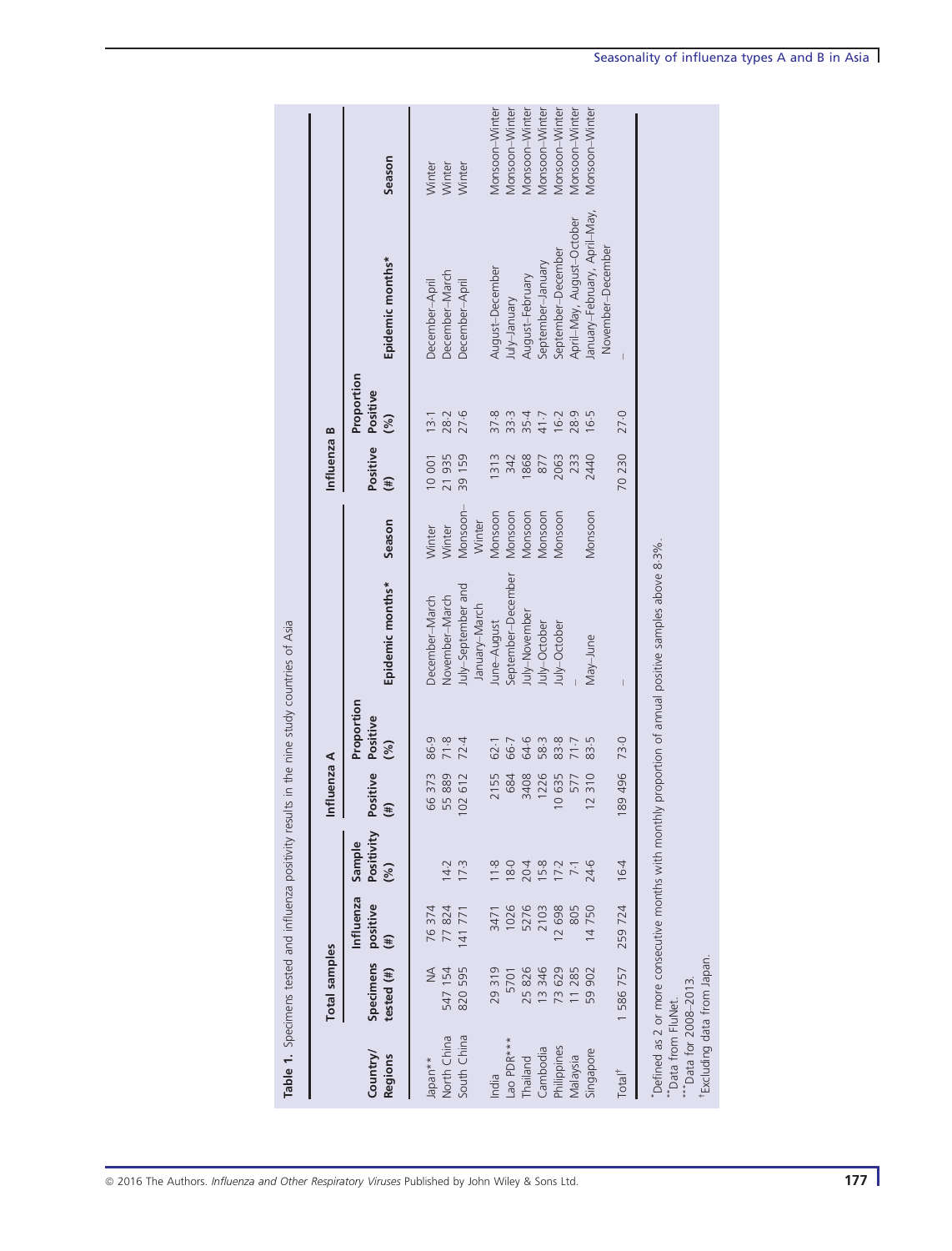

Figure 1. (Continued)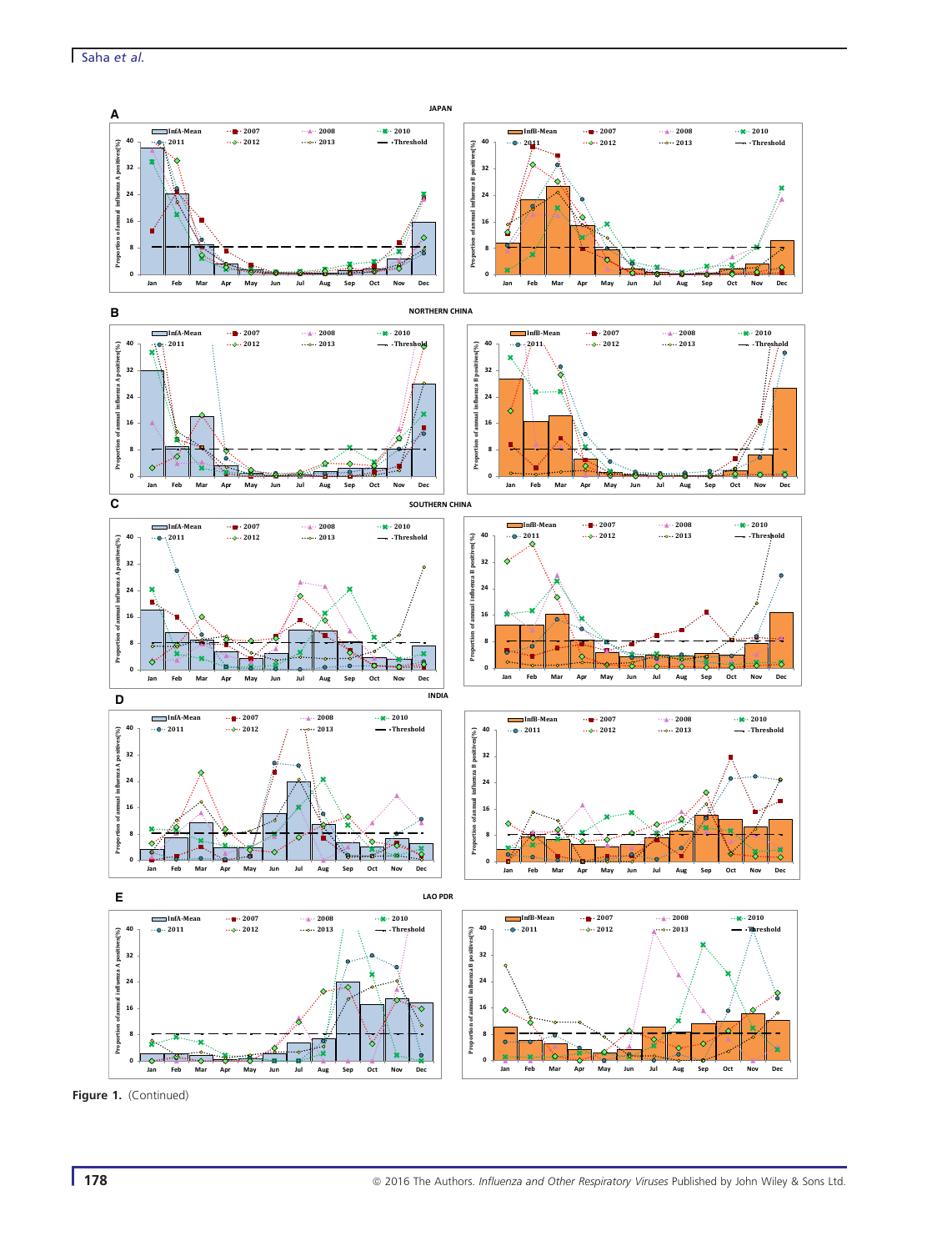canine kidney (MDCK) cells or by real-time reverse transcription–polymerase chain reaction (RT-PCR) using standard protocols  $^{8}$  and considered positive if detected by either method. Influenza virus typing and subtyping were carried out using United States Centers for Disease Control and Prevention (CDC) protocols.<sup>9</sup> Influenza B lineage testing was carried out for a subset of influenza-positive specimens and increased after 2009.

#### Data analysis

Data were analyzed by country, except for China which was analyzed by northern and southern China (Appendix 2: List of provinces). We used monthly instead of weekly surveillance data as we felt that it is more practicable for policy guidance for influenza seasonality and vaccination timing especially at the regional level. We calculated proportion of influenza A- and influenza Bpositive samples separately in a month out of total influenza A- and total B-positive samples, respectively, in a given year to analyze the monthly pattern. This allowed us to adjust for inter- and intracountry variations in terms of samples tested and sample positivity. The epidemic period for each influenza type was defined as two or more consecutive months with monthly proportion of annual positive samples above 83% for that type, that is the average percentage of cases detected per month (100% divided by 12 months). The peak month was defined as the month with highest average proportion of annual positives. We plotted the seasonal patterns of areas/countries using Epi-Map to identify the latitudinal gradient.

#### Ethical review

The study used aggregated data from each country collected for influenza surveillance as part of FluNet.

### **Results**

During 2007–2013, results from testing of 1 586 757 specimens were available for analysis from eight countries (data for Japan – not available) (Table 1). A total of 336 098 influenza-positive samples were detected including Japan (*n* = 76 734), northern China (*n* = 77 824), southern China (*n* = 141 771), India (*n* = 3471), Lao PDR (*n* = 1026), Thailand ( $n = 5276$ ), Cambodia ( $n = 2103$ ), the Philippines  $(n = 12, 698)$ , Malaysia  $(n = 805)$  and Singapore  $(n = 14, 750)$ . The proportion of specimens testing positive for influenza viruses ranged from 7 to 25%. Although influenza A viruses accounted for a larger proportion of all influenza-positive specimens during most years, influenza B viruses accounted for >50% of influenza positives in 2010– 2011 and 2012–2013 (data not shown).

The study revealed three patterns of influenza A seasonality that coincided with the latitudinal position of countries (Figures 1 and 2). First, areas lying above  $30^{\circ}$ N latitude (Japan and northern China) were characterized by influenza A epidemics during winter months of November–March. Second pattern was observed in areas between 10° and 30°N latitude (southern China, India, Thailand, Lao PDR, Cambodia and the Philippines) that have influenza A epidemics during monsoon months of June–December although some areas (southern China, India, Thailand) showed 3–8% of annual influenza A positives even during non-epidemic months. Third pattern was seen in areas lying close to the equator approx. 0-10°N latitude (Malaysia and Singapore) displaying no specific seasonality in influenza A virus circulation (Figures 1 and 2). In contrast, there were two patterns to influenza B circulation in this region: a distinct seasonality coinciding with influenza A circulation in areas lying north of 30°N latitude (Japan and northern China); while in areas south of  $30^{\circ}$  N (except Cambodia) year-round circulation with 3–8% of annual influenza B positives during most months with less pronounced and lagged peaks after influenza A peaks occurring between September and February.

The predominant circulating influenza A subtype and B lineage varied by year. The predominant influenza A subtype was A/H1N1pdm09 during 2009–2011 and A/H3N2 in 2012, whereas both subtypes were codominant in 2013 (Figure 3). Similarly data on influenza B lineage revealed B/Yamagatalineage viruses predominated during 2007–2008, and B/ Victoria-lineage during 2009–2010 and cocirculation of both lineages during 2012. B/Yamagata-lineage again became the predominant strain in 2013. Thus, both influenza B lineage viruses in varying proportions circulated in most years across most countries (Figure 3).

### **Discussion**

This study indicated that in the tropical regions of southern Asia, influenza A viruses cause seasonal epidemics typically during monsoon months, whereas influenza B viruses circulate year round with smaller peaks during the post-

Figure 1. Consensus seasonality of influenza A and B in the nine study countries of Asia (2007-2013 excluding 2009). Each panel graph is for each country/region, and bars denote mean of monthly type-specific proportion of annual number of influenza type-positive samples. The bluish-gray bars indicate influenza A and orange bars indicate influenza B. The horizontal dashed line denotes threshold value of 83% of annual positive. Monthly pattern of influenza proportion positives in each year is shown by line graph; the data for 2009 were excluded because of the pandemic which did not follow the usual seasonality pattern.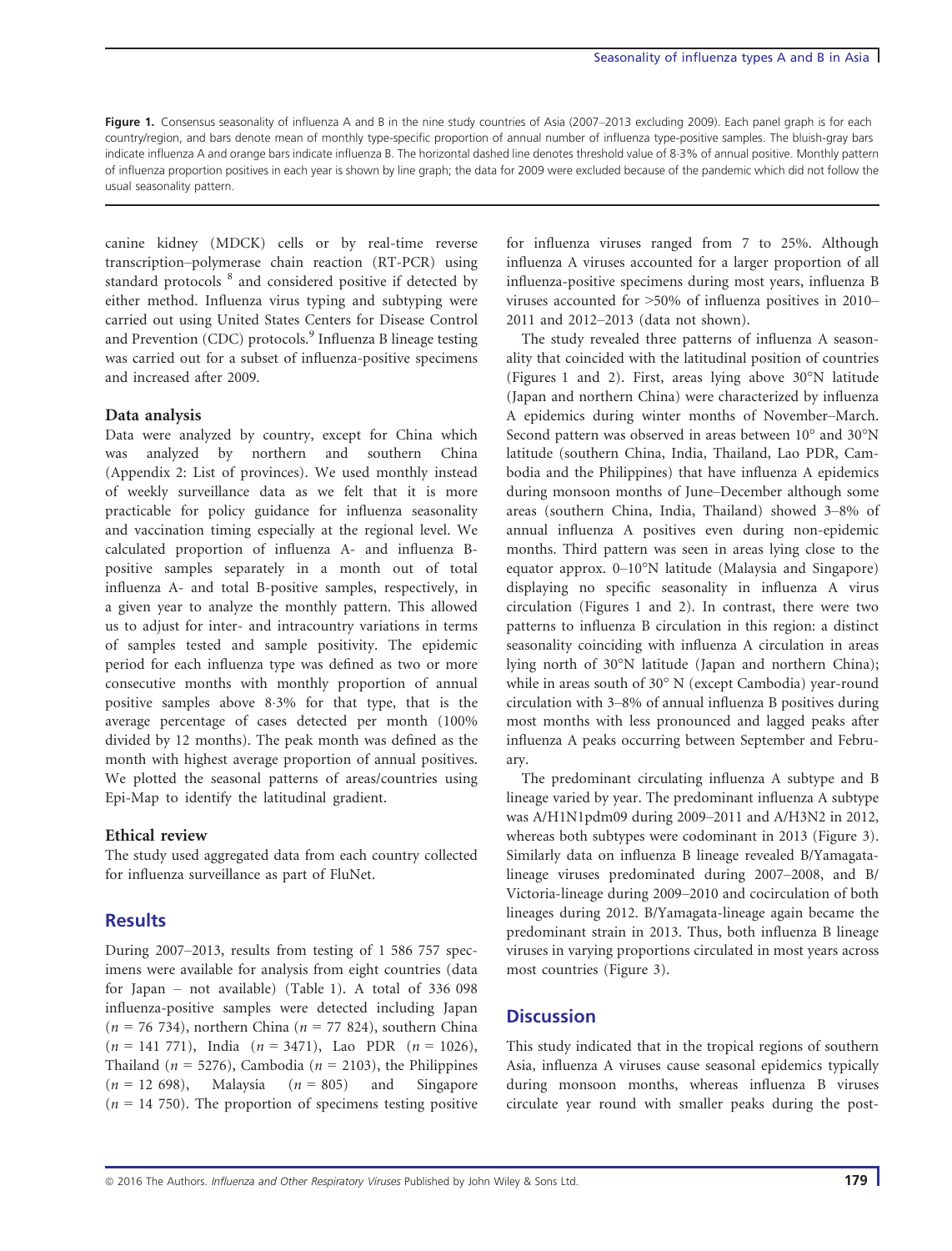

**Proportion of annual in-**

Proportion

annual

ifluenza

















Figure 1. (Continued)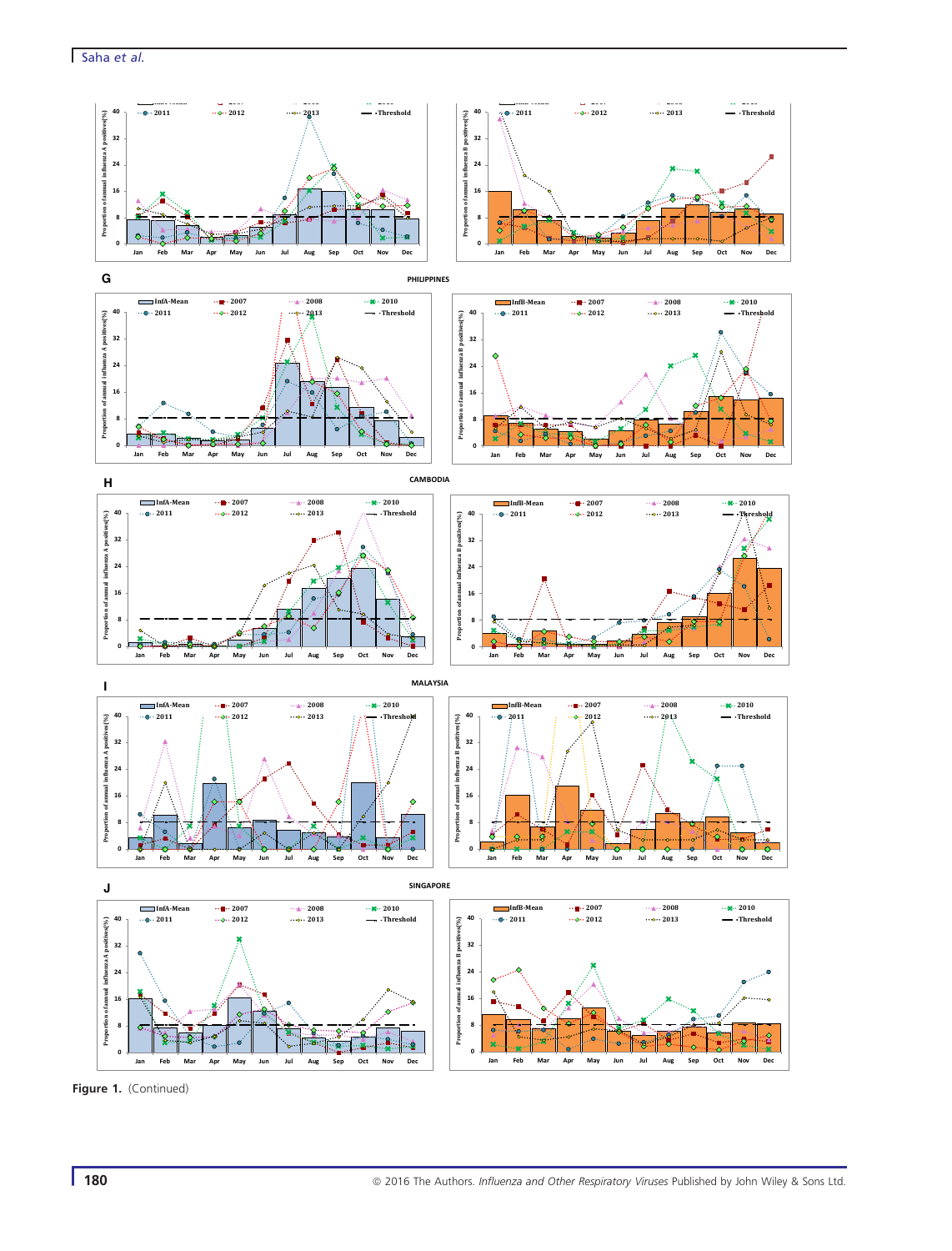

Figure 2. Influenza virus circulation patterns in the nine study countries of Asia, 2007–2013. Areas with winter peaks of influenza are indicated by green color, and areas with monsoon peaks of influenza are indicated by blue, and areas with year-round circulation with no distinct peaks have been shaded yellow.

monsoon months. In contrast, in the temperate region, both influenza A and B viruses peak during the winter months, similar to other countries in temperate regions of the Northern Hemisphere and Southern Hemisphere.<sup>1,5</sup> The subnational data from India and China revealed that areas at approximately  $\geq 30^{\circ}$ N latitude have winter peaks of both influenza A and B virus circulation, whereas areas in these countries that lie below  $\leq 30^\circ N$  latitude, influenza A peaks occur primarily during the monsoon season with influenza B circulation year round with smaller peaks during postmonsoon months.<sup>10–12</sup>While reason for discrepant seasonality in circulation of influenza A and B viruses in tropical Asia is not clear, it is plausible that either environmental or other factors in tropical regions play a role in sustained circulation of influenza B viruses throughout the year. Additional highquality surveillance along with systematically collected data on climatic and environmental variables from tropical countries would allow further evaluation of relationship between these factors and influenza seasonality.<sup>11,13,14</sup>

World Health Organization makes biannual recommendations for the composition of seasonal influenza vaccines for Northern Hemisphere and Southern Hemisphere.<sup>15</sup> Until recently, the trivalent vaccine included influenza A(H1N1), A (H3N2), and B strains with only one of the two B lineages represented; however, a quadrivalent vaccine comprising of two each of influenza A and B lineages is being licensed in some countries. The data presented here showing cocirculation of both lineage of influenza B further lend support to possible use of quadrivalent vaccine in tropical Asian countries, if available.

We previously suggested that the most appropriate time for influenza vaccination in the tropical regions of southern and southeastern Asia would be during April–May prior to the monsoon season instead of October–November as is practiced in temperate regions of Northern Hemisphere,<sup>6</sup> and similar recommendations can be made from current data. Even though round the year circulation of influenza B complicates the timing of vaccination in areas south of 30°N, the pre-monsoon vaccination time should confer protection against influenza B peak season. However, the vaccine using Northern Hemisphere strain of the coming season will not be available in April–May, so countries may need to consider using the Southern Hemisphere strain which will have the most recent WHO-recommended strains.

The data reported here have limitations; first, the surveillance systems in these countries differ in terms of population coverage and data collection methods. Additionally, we used monthly data, which precluded some of the statistical analysis possible for weekly data. Secondly, we used aggregated data for China and India both of which have vast latitudinal expanse, and the surveillance is relatively sparse in some parts of these countries and so may not have completely captured the complexity of influenza seasonality across the latitude gradient,  $11,12$  which we tried to partly address by analyzing China data by epidemiologically distinct northern and southern regions. Lastly, influenza B lineage data were restricted to some years and only subsamples in some countries in the region, further limiting our ability to in-depth analysis. Nevertheless, we clearly show cocirculation of both influenza B lineages throughout the year in the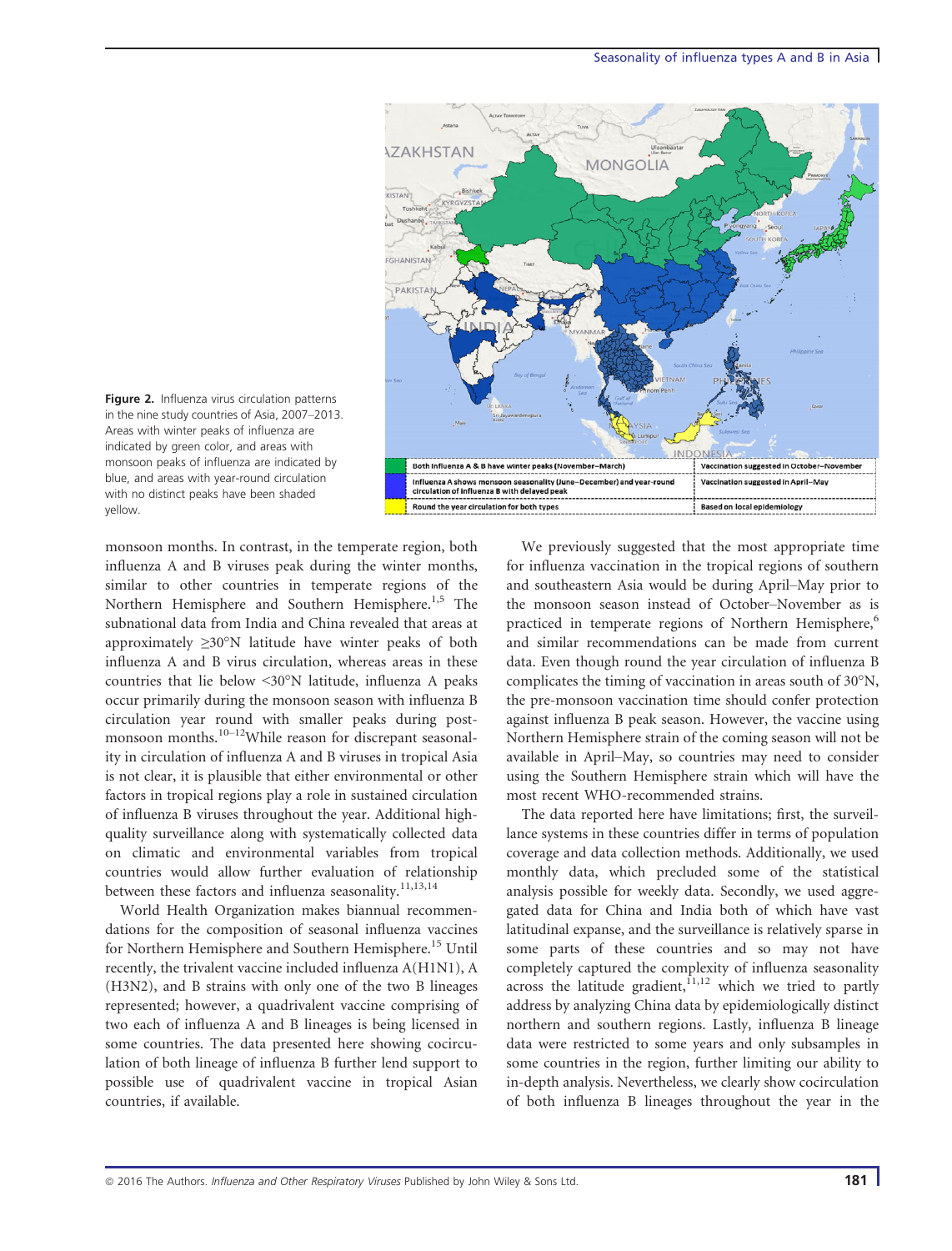

Figure 3. Subtype variation in selected study countries in the Asian region (2007–2013). Each panel graph is for each country and influenza type, and stacked bars denote the circulating subtypes during the year.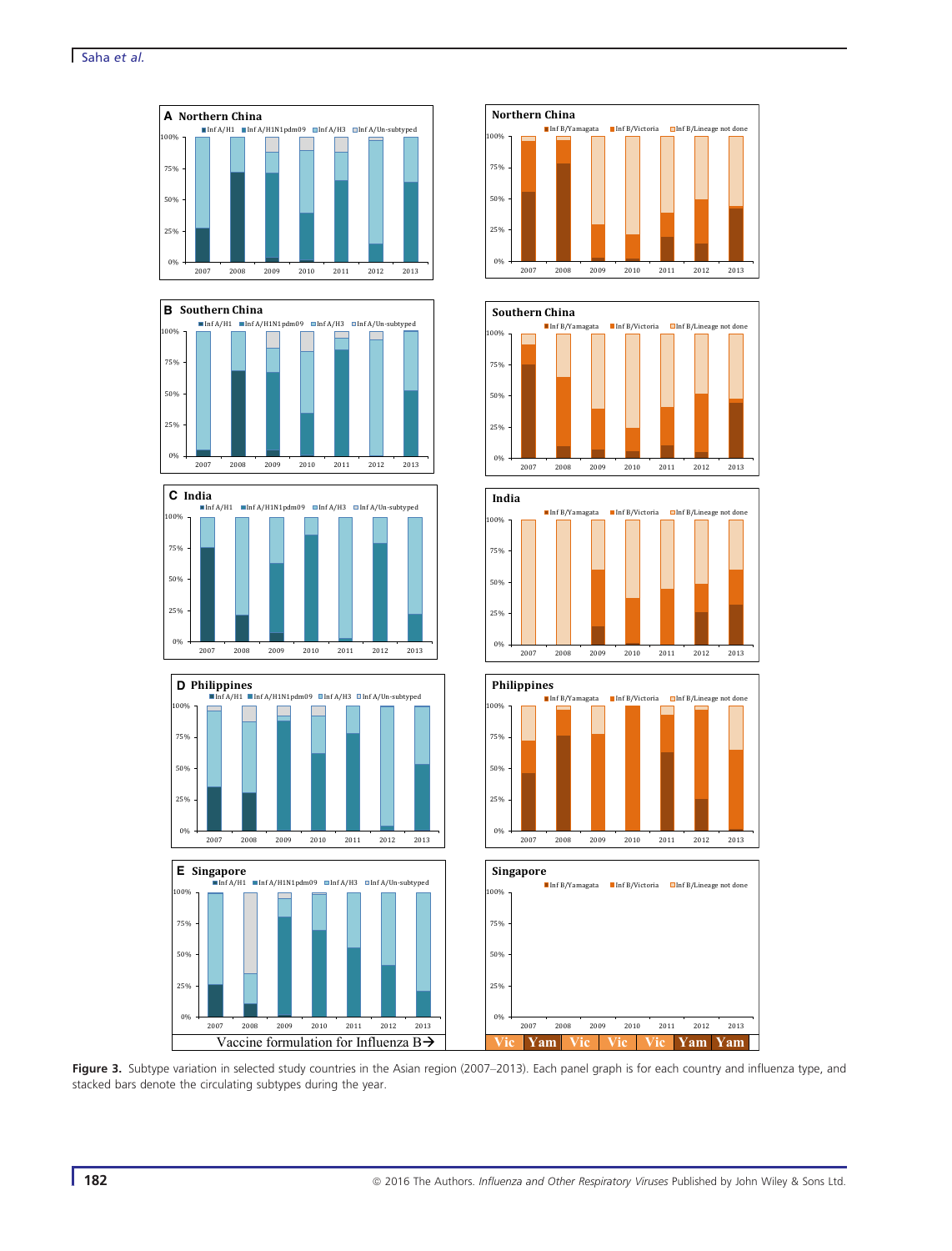tropical regions of Asia. Despite these limitations, we believe that our data provide first comprehensive analysis of both influenza type and subtype circulation across a wide latitude gradient in tropical Asia.

In summary, we provide evidence that while both influenza A and B viruses cause seasonal epidemics during the winter in temperate regions of Asia; in contrast, influenza A shows seasonal peak during monsoon with influenza B showing a lagged peak during the post-monsoon/autumn season in tropical regions of Asia. Most importantly, cocirculation of both subtypes of influenza A and both lineages of influenza B was observed regardless of temperate or tropical climate.

## Funding

This study used the available influenza surveillance data collected as part of the World Health Organization's Global Influenza Surveillance and Response System (GISRS). The surveillance in most of these countries were supported by U. S. Centers for Disease Control and Prevention (CDC) through cooperative agreements. No separate funding was received for this study.

## Conflict of interest

None of the authors except PB have declared any conflict of interest. PB is on sabbatical leave from Pasteur Institute, Phnom Penh, Cambodia and currently employed by GSK Vaccines in Asia Pacific region. The opinions expressed by authors contributing to this article do not necessarily reflect the opinions of the U.S. Centers for Disease Control and Prevention, or the authors' affiliated institutions.

## **References**

- 1 Baumgartner EA, Dao CN, Nasreen S et al. Seasonality, timing, and climate drivers of influenza activity worldwide. J Infect Dis 2012; 206:838–846.
- 2 Tamerius JD, Shaman J, Alonso WJ et al. Environmental predictors of seasonal influenza epidemics across temperate and tropical climates. PLoS Pathog 2013; 9:e1003194.
- 3 Moura FE. Influenza in the tropics. Curr Opin Infect Dis 2010; 23:415–420.
- 4 Members of the Western Pacific Region Global Influenza. Surveillance and Response System. Epidemiological and virological characteristics of influenza in the Western Pacific Region of the World Health Organization, 2006–2010. PLoS One 2012; 7:e37568.
- 5 Tamerius J, Nelson MI, Zhou SZ, Viboud C, Miller MA, Alonso WJ. Global influenza seasonality: reconciling patterns across temperate and tropical regions. Environ Health Perspect 2011; 119:439– 445.
- 6 Saha S, Chadha M, Al Mamun A et al. Influenza seasonality and vaccination timing in tropical and subtropical areas of southern and south-eastern Asia. Bull World Health Organ 2014; 92:318–330.
- 7 Cox N. Influenza seasonality: timing and formulation of vaccines. Bull World Health Organ 2014; 92:311.
- 8 World Health Organization. WHO global influenza surveillance network: Manual for the laboratory diagnosis and virological surveillance of influenza. WHO Press, World Health Organization, Geneva 2011. Available at http://whqlibdoc.who.int/publications/2011/ 9789241548090\_eng.pdf. (Accessed 10 July 2014)
- 9 Centers for Disease Control and Prevention (CDC). CDC protocol of realtime RTPCR for swine influenza A(H1N1) 2009 [updated 28 April 2009; cited 2013 June 25,]. Available at: http://www.who.int/csr/ resources/publications/swineflu/CDCrealtimeRTPCRprotocol\_200904 28.pdf. (Accessed 30 June 2014)
- 10 Koul PA, Broor S, Saha S et al. Differences in influenza seasonality by latitude, northern India. Emerg Infect Dis 2014; 20:1746–1749.
- 11 Yu H, Alonso WJ, Feng L et al. Characterization of regional influenza seasonality patterns in China and implications for vaccination strategies: spatio-temporal modeling of surveillance data. PLoS Med 2013; 10:e1001552.
- 12 Chadha MS, Potdar VA, Saha S et al. Dynamics of influenza seasonality at sub-regional levels in India and implications for vaccination timing. PLoS One 2015; 10:e0124122.
- 13 Soebiyanto RP, Clara W, Jara J et al. The role of temperature and humidity on seasonal influenza in tropical areas: Guatemala, El Salvador and Panama, 2008–2013. PLoS One 2014; 9:e100659.
- 14 Sanicas M, Forleo E, Pozzi G, Diop D. A review of the surveillance systems of influenza in selected countries in the tropical region. Pan Afr Med J. 2014; 19:121. doi: 10.11604/pamj.2014.19.121.4280. eCollection 2014.
- 15 World Health Organization. Vaccines against influenza WHO position paper - November 2012. Wkly Epidemiol Rec 2012; 87:461–476.

# Appendix 1

Wang Lijie<sup>c</sup>, Malinee Chittaganpitch<sup>d</sup>, Sunthareeya Waicharoen<sup>d</sup>, Kim A. Lindblade<sup>f</sup> Vongphrachanh Phengta<sup>e</sup>; Darouny Phonekeo<sup>e</sup>, Andrew Corwin<sup>f</sup>, Sok Touch<sup>g</sup>, Philippe Buchy<sup>h,i</sup>, Raymond Lin<sup>j</sup>, Constance Low<sup>j</sup>, Chong Chee Kheong<sup>k</sup>, Apandi bin Yusof<sup>1</sup>, Amado Tandoc III<sup>m</sup>, Vito Roque Jr<sup>n</sup>, Vina Arguelles<sup>n</sup>, Fatimah S. Dawood<sup>f</sup>, Ann Moen<sup>f</sup>, Marc-Alain Widdowson<sup>f</sup>, Nancy J. Cox<sup>f</sup> and Renu B Lal<sup>a</sup>

<sup>a</sup>US CDC-India, New Delhi, India

- <sup>b</sup>National Institute of Virology, Pune, India
- <sup>c</sup>Chinese National Influenza Center, Beijing, China
- <sup>d</sup>National Institute of Health, Nonthaburi, Thailand

<sup>e</sup>Ministry of Health, Vientiane, Lao People's Democratic Republic

<sup>f</sup>Centers for Disease Control and Prevention, Atlanta, GA, USA

- <sup>g</sup>Ministry of Health, Phnom Penh, Cambodia
- h Pasteur Institute, Phnom Penh, Cambodia

<sup>i</sup>GSK Vaccines, R&D, Gateway West, Singapore

- <sup>j</sup>Ministry of Health, Singapore, Singapore
- <sup>k</sup>Ministry of Health, Kuala Lumpur, Malaysia
- <sup>1</sup>Institute of Medical Research, Kuala Lumpur, Malaysia
- m Research Institute for Tropical Medicine, Alabang, Philip pines
- <sup>n</sup>Department of Health, Manila, Philippines